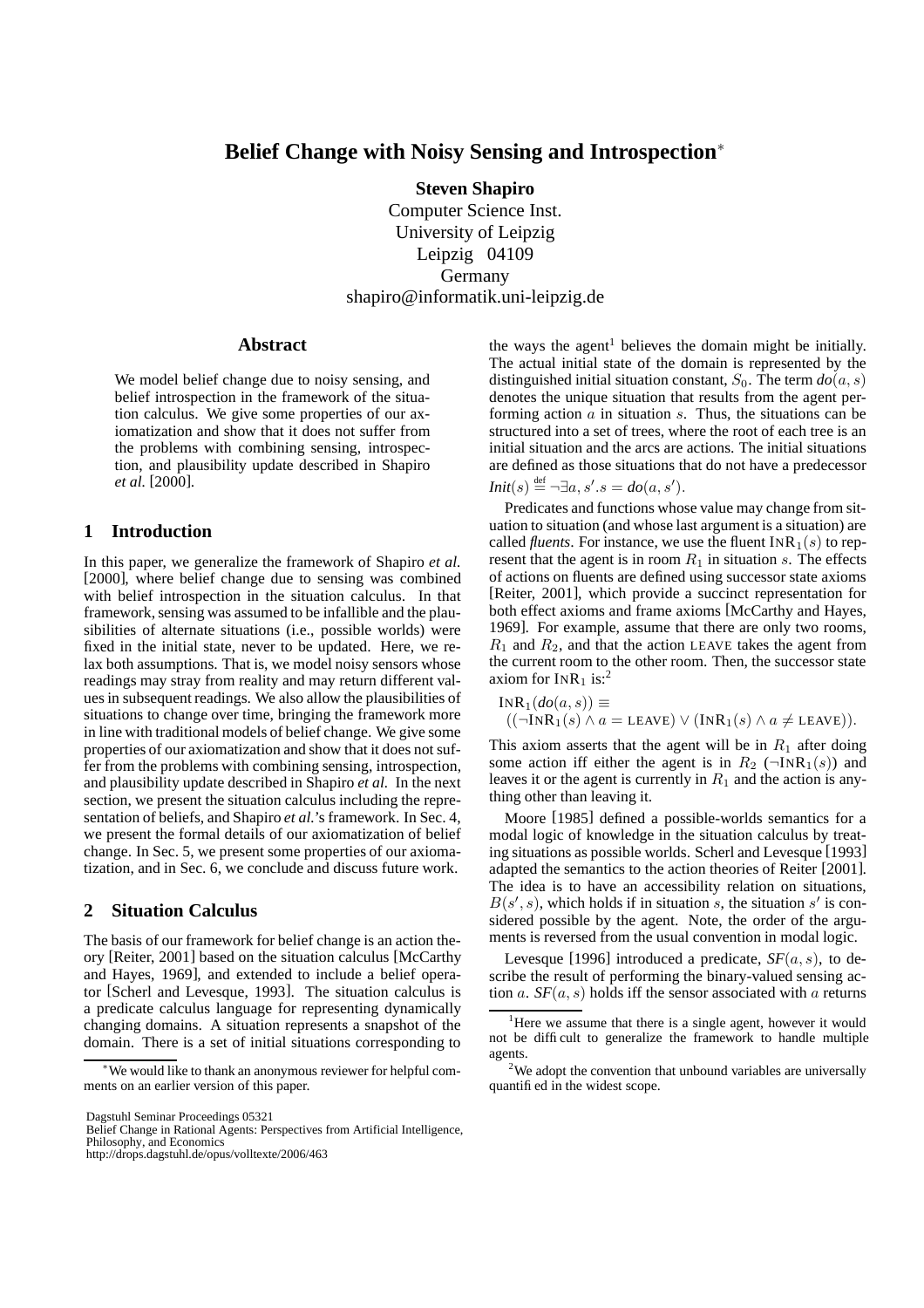the sensing value 1 in situation  $s$ . Each sensing action senses some property of the domain. The property sensed by an action is associated with the action using a *guarded sensed fluent axiom* [De Giacomo and Levesque, 1999]. For example, suppose that there are lights in  $R_1$  and  $R_2$  and that  $L$ IGHT<sub>1</sub>(s) (LIGHT<sub>2</sub>(s), resp.) holds if the light in  $R_1$  ( $R_2$ , resp.) is on. Then:

$$
INR1(s) \supset (SF(SENSELIGHT, s) \equiv LIGHT1(s))
$$
  

$$
\neg INR1(s) \supset (SF(SENSELIGHT, s) \equiv LIGHT2(s))
$$

can be used to specify that the SENSELIGHT action senses whether the light in the room where the agent is currently located is on.

Shapiro *et al.* [2000] adapted Spohn's ordinal conditional functions [Spohn, 1988; Darwiche and Pearl, 1997] to the situation calculus by introducing plausibilities over situations using a function  $pl(s)$  which returns a natural number representing plausibility of situation s. The lower the number, the more plausible the situation is considered. The plausibilities were fixed in the initial situation and were not allowed to change, i.e., they used this successor state axiom for *pl*:  $pl(do(a, s)) = pl(s)$ . They adopted Scherl and Levesque's [2003] successor state axiom for  $B$ :<sup>3</sup>

$$
B(s'',do(a,s)) \equiv
$$
  

$$
\exists s'.B(s',s) \land s'' = do(a,s') \land (SF(a,s') \equiv SF(a,s)).
$$

The situations  $s''$  that are B-related to  $do(a, s)$  are the ones that result from doing action  $\alpha$  in a situation  $s'$ , such that the sensor associated with action  $a$  has the same value in  $s'$  as it does in s. In other words, after doing  $a$ , the agent's beliefs will be expanded to include what the value of the sensor associated with  $a$  is in  $s$ . If  $a$  is a sensing action, the agent's beliefs will also include the property associated with  $\alpha$  in the guarded sensed fluent axiom for  $a$ . If  $a$  is a physical action, then the agent's beliefs will also include the effects of  $a$  as specified by the successor state axioms.

Shapiro *et al.* defined the beliefs of the agent to be the formula true in the most plausible accessible situations:<sup>4</sup>

$$
\text{Bel}_S(\phi, s) \stackrel{\text{def}}{=} \forall s'[B(s', s) \land (\forall s''.B(s'', s) \supset pl(s') \le pl(s''))] \supset \phi[s'].
$$

Shapiro *et al.* thus modelled belief change with infallible sensors. If the agent senses a property  $\phi$ , and  $\phi$  actually holds, then all the situations that satisfy  $\neg \phi$  become inaccessible. For example, if the agent believes  $\neg \phi$  and senses  $\phi$ , then all the most plausible, accessible situations will become inaccessible. A new set of accessible situations will become most plausible, all of which satisfy  $\phi$ , yielding belief in  $\phi$ .

However, Shapiro *et al.* did not allow for the possibility of the agent subsequently sensing  $\neg \phi$ .

There are various ways of axiomatizing dynamic applications in the situation calculus. Here we adopt a simple form of the guarded action theories described by De Giacomo and Levesque [1999] consisting of: (1) successor state axioms for each fluent, and guarded sensed fluent axioms for each action, as discussed above; (2) unique names axioms for the actions, and domain-independent foundational axioms (we adopt the ones given by Levesque *et al.* [1998] which accommodate multiple initial situations, but we do not describe them further here); and (3) initial state axioms, which describe the initial state of the domain and the initial beliefs of the agent. In what follows, we will use  $\Sigma$  to refer to a guarded action theory of this form.

# **3 Belief Change**

Before formally defining a belief operator in this language, we briefly review the notion of belief change. Belief change, simply put, aims to study the manner in which an agent's doxastic (belief) state should change when the agent is confronted by new information. In the literature,there is often a clear distinction between two forms of belief change: *revision* and *update*. Both forms can be characterized by an axiomatic approach (in terms of rationality postulates) or through various constructions (e.g., epistemic entrenchment, possible worlds, etc.). The AGM theory [Gärdenfors, 1988] is the prototypical example of belief revision while the KM framework [Katsuno and Mendelzon, 1991] is often identified with belief update.

Intuitively speaking, belief revision is appropriate for modeling static environments about which the agent has only partial and possibly incorrect information. New information is used to fill in gaps and correct errors, but the environment itself does not undergo change. Belief update, on the other hand, is intended for situations in which the environment itself is changing due to the performing of actions.

# **4 Belief Change with Noisy Sensors**

Shapiro *et al.* [2000] modelled belief change due to sensing but it was assumed that the sensors were always accurate. This is quite a strong assumption which we will relax here. If sensing is exact, then the sensors will never be contradicted and so belief revision is limited to revising the agents *initial* beliefs. But once an initial belief is corrected, it will never change again. In this context it seems reasonable to have a fixed plausibility relation. However, if the sensors can return different results over time, this approach will not work because after sensing two contradicting values for the same formula, the agent will have contradictory beliefs (i.e., an empty accessibility relation).

To model noisy sensing, we add another distinguished predicate  $SR(a, s)$ , which is similar to  $SF$  described previously. The idea is that while  $SF(a, s)$  describes the property of the world *ideally* sensed by action a, the actual values returned by the sensor may not correspond exactly to the property described by *SF*. So, we will use *SR*(a, s) to describe the

 $3$ For simplicity, we assume here that all actions are always executable and omit the action precondition axioms and references to a *Poss* predicate that are normally included in situation calculus action theories.

<sup>&</sup>lt;sup>4</sup>We use  $\phi$  to denote a formula that may contain a distinguished situation constant, *Now*, as a placeholder for a situation, e.g.,  $INR_1(Now)$ .  $\phi[s]$  denotes the formula that results from substituting s for *Now* in  $\phi$ . Where the intended meaning is clear, we omit the placeholder.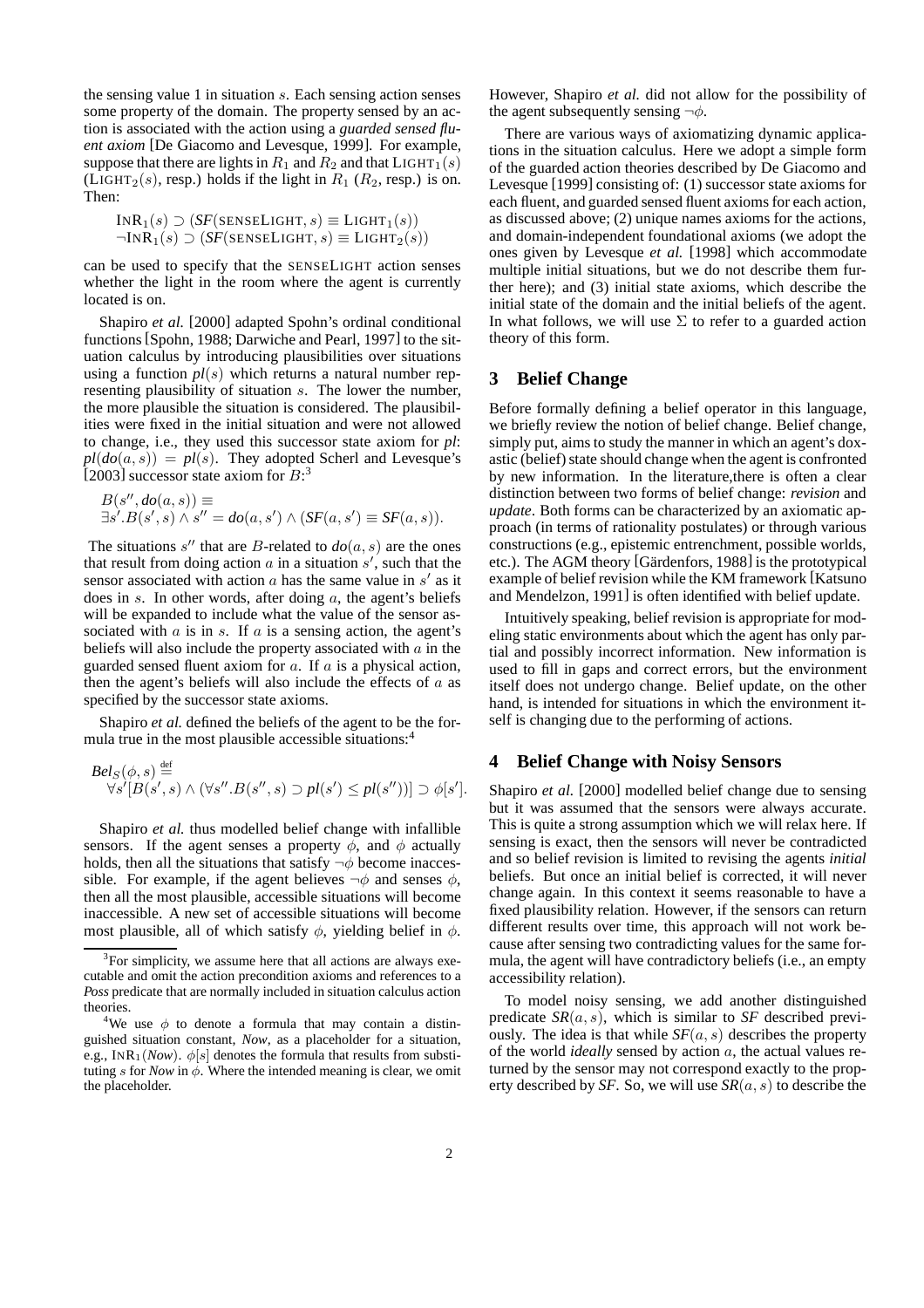value *actually* returned by the sensor associated with action a. Another way of describing *SR* is that it is the result of adding noise to the sensor described by *SF*. How to specify *SR* is still an unresolved issue. We want *SR* to be related to *SF* but perhaps only related by a stochastic relation. This problem is reserved for future work.

As with Shapiro *et al.*, we assume that the agent knows the history of actions it has taken. By that we mean the agent only considers a situation possible if it agrees with the history of actions in the actual situation.<sup>5</sup> We further assume that the agent has privileged access to its sensors. That is, after the agent reads its sensor, it knows the value of the sensor and it remembers the sequence of sensor readings it has made to date. That is, in addition to knowing the history of actions that have occurred, the agent knows the history of sensor readings it has taken, and it only considers possible those situations that agree with the actual situation on the history of sensor readings.

# **5 Axiomatization**

To model plausibilities that can change, we dispense with the *pl* predicate used by Shapiro *et al.* [2000], and instead add a plausibility to the accessibility relation. So,  $B(s', n, s)$  will denote that  $s'$  is considered a possible situation by the agent with plausibility  $n$  in situation  $s$ . As before, the lower the plausibility level the more plausible the agent considers the situation to be. The beliefs of the agent are determined by the situations with plausibility 0:

$$
Bel(\phi, s) \stackrel{\text{def}}{=} \forall s'. B(s', 0, s) \supset \phi[s']
$$

As previously mentioned, we have two further distinguished predicates:  $SF(a, s)$  and  $SR(a, s)$ , both of which take an action and a situation as arguments. The former holds if the property ideally sensed by sensing action  $a$  holds in situation s, and the latter holds if the sensor associated with a actually returns the value 1 in  $s$ . We adopt the convention that if  $A$  is a non-sensing action, then  $\forall s.\overline{SF}(A, s) \wedge \overline{SR}(A, s)$  holds.

The dynamics of the agent's beliefs are formalized by the successor state axiom for  $B$ :

#### **Axiom 1**

$$
B(s'', n'', do(a, s)) \equiv
$$
  
\n
$$
\exists s', n'.B(s', n', s) \land s'' = do(a, s') \land
$$
  
\n
$$
(SR(a, s') \equiv SR(a, s)) \land Update(n'', n', a, s', s),
$$

where  $Update(n'', n', a, s', s)$  (defined below) holds if  $n''$  is the updated plausibility level due to action  $\alpha$  for situation  $s'$ whose plausibility with respect to s is  $n'.^6$  In other words, s'' will be accessible from  $d\rho(a, s)$  with plausibility n'', if there exist s' and n' such that s' was accessible from s with plausibility  $n'$ , s' and s agree on the value of the sensor associated with a, and  $n''$  is the result of updating the plausibility of s'

with respect to  $s$  due to  $a$ . Note that situations that disagree with  $s$  on the value of the sensor associated with  $a$ , (and those whose last action is not  $a$ ) are discarded altogether from the accessibility relation. This means that the agent will never come to believe that it was mistaken about its sensor readings (or about the history of action occurrences).

We update the plausibilities as follows. We say a situation's  $(s)$  sensor reading is correct with respect to the sensor associated with a, if its *SF* and *SR* values agree, i.e.,  $SR(a, s) = SF(a, s)$ . Those situations whose sensor readings are correct will have their plausibility levels decreased (i.e., they will become *more* plausible) and the others will have their plausibility levels increased. For concreteness, we will use Darwiche and Pearl's [1997] update function, but others are possible.

$$
Correct(a, s') \stackrel{\text{def}}{=} SR(a, s') \equiv SF(a, s')
$$

$$
Good(s', n', a, s) \stackrel{\text{def}}{=} B(s', n', s) \land (SR(a, s') \equiv SR(a, s)) \land
$$
  
Correct(a, s')

 $Min(n, a, s) \stackrel{\text{def}}{=} (\exists s^*Good(s^*, n, a, s)) \land$  $\forall s',n'.Good(s',n',a,s) \supset n' \geq n$ 

 $Update(n'', n', a, s', s) \stackrel{\text{def}}{=}$  $(Correct(a, s') \supset \exists n^* \cdot Min(n^*, a, s) \wedge n'' = n' - n^*) \wedge$  $\overrightarrow{Correct}(a, s') \supset n'' = n' + 1)$ 

In other words, the situations whose sensor readings are incorrect have their plausibilities increased by 1. The situations whose readings are correct are updated by subtracting the *Min* value, which is the lowest plausibility among the accessible situations that agree with the actual situation on the sensor reading and the sensor reading is correct. The result is that the agent believes that its sensor reading is correct, since this will hold in all the 0-plausibility situations.

Following Shapiro *et al.*, we want  $B(s', n, s)$  to hold only if s and s' have the same histories. This means that the agent knows what actions have occurred. To enforce this, we need the following axiom which says that the situations accessible from an initial situation are also initial.

**Axiom 2** 
$$
Init(s) \wedge B(s', n, s) \supset
$$
  $Init(s').$ 

We have  $B$  as a relation so that we can exclude certain situations altogether. We can think of these situations as completely implausible. However, for the situations that are assigned some plausibility, we want their plausibility to be unique:

**Axiom 3** *Init*(
$$
s
$$
)  $\wedge$   $B(s', n, s) \wedge B(s', n', s) \supset n = n'.$ 

To ensure that the agent has positive and negative introspection, we need to impose a constraint on the situations accessible from initial situations. As is well known (see, eg.,

 $5A$  treatment of exogenous actions that are hidden from the agent was given by Shapiro and Pagnucco [2004].

<sup>6</sup>*Update* could be a function, however we found it more convenient to formulate it as a relation.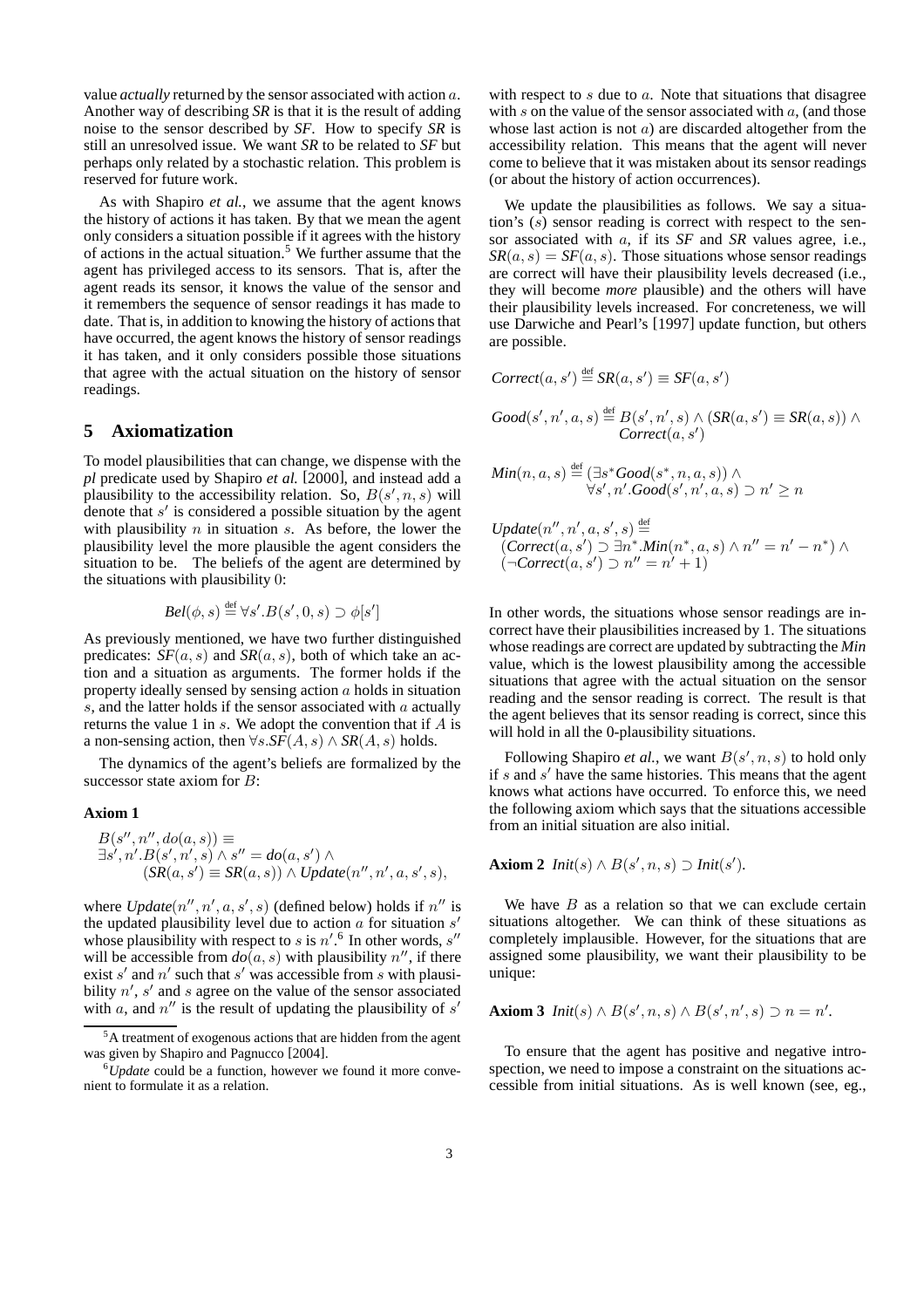

Figure 1: Introspection, exact sensing, and updating plausibilities clash

Fagin *et al.* [1995]), to get positive and negative introspection in contexts without plausibilities, it suffices for the accessibility relation to be transitive and Euclidean. Our constraint is a generalization of the combination of transitivity and Euclideanness that takes plausibilities into account. To get positive and negative introspection, we only need the accessibility relation to be transitive and Euclidean over situations with plausibility 0. However, since we are dealing with a dynamic framework, situations with higher plausibility levels could later have plausibility 0, therefore we enforce these constraints over all plausibility levels.

### **Axiom 4**

$$
Init(s) \supset
$$
  
( $B(s', n, s) \supset \forall s'', n''.B(s'', n'', s') \equiv B(s'', n'', s)).$ 

In other words, for initial  $s$ , if  $s'$  is accessible from  $s$  with some plausibility, then  $s$  and  $s'$  have the same accessible situations with the same plausibilities.

Shapiro *et al.* described a conflict in their framework between preserving this constraint and updating plausibilities which is illustrated in Fig. 1. In this example,  $S_2$  is accessible from S with some unspecified plausibility, and  $S_1$  is accessible from both  $S$  and  $S_2$  with plausibility n. Note that this example satisfies the constraint described in Axiom 4 (if we assume the situations are all initial). Now recall that for Shapiro *et al.* sensing was assumed to be accurate. Therefore, if the agent senses  $\phi$ , the plausibility level of  $S_1$  with respect to S should increase because they disagree on the value of  $\phi$ , whereas, the plausibility level of  $S_1$  with respect to  $S_2$  should decrease because they agree on the value of  $\phi$ . Therefore, the generalization of the constraint described in Axiom 4 that omits the condition that s be initial will not be satisfied after sensing  $\phi$ . This means that the agent may loose full introspection.

The problem here is that in S, the sensor says that  $\phi$  holds, while in  $S_2$ , the sensor says that  $\phi$  does not hold. So, loosely speaking, the agent in  $S_1$  is being told to revise its beliefs with  $\phi$  by S and with  $\neg \phi$  by  $S_2$ . In our framework, this problem is avoided because all the situations that disagree with  $S$  on the value of the sensor will be dropped from the accessibility relation. In effect, the beliefs of the agent in all the surviving accessible situation are revised by the same formula. In other words, to avoid this problem, we (and Shapiro *et al.*) had to model agents that have privileged access to their sensors, i.e., they *know* the results of sensing. In the next section, we give a theorem which says that we have indeed avoided this problem.

Note that this problem only arises when beliefs are changed due to sensing (and the agent is introspective). When an agent

senses  $\phi$ , it is told *whether*  $\phi$  holds. In the traditional belief change setting, the agent is informed *that*  $\phi$  holds. The subtle, but crucial, difference is that in the former case, the content of the belief-producing action depends on the actual situation, but not in the latter. As we stated earlier, the problem illustrated in Fig. 1 is that in S, the sensor says that  $\phi$ holds, while in  $S_2$ , the sensor says that  $\phi$  does not hold. If we were to model informing instead of sensing using the action INFORM( $\phi$ ), the value of  $\phi$  in S and  $S_2$  would be irrelevant. In both situations, the agents beliefs would be revised with  $\phi$ . While there have been previous approaches to belief revision with unreliable observations, e.g., [Aucher, 2005; Bacchus *et al.*, 1999; Boutilier *et al.*, 1998; Laverny and Lang, 2004] almost all of them use informing as the beliefproducing action rather than sensing. Bacchus *et al.* [1999] model sensing (also in the framework of the situation calculus) as the nondeterministic choice of inform actions, one for each possible value returned by the sensor, but they do not address introspection. We think that there may be a problem modelling sensing this way, in the presence of introspection about future beliefs. If an agent believes  $\phi$  then it should also believe that it will believe  $\phi$  after sensing  $\phi$ . This would not seem to hold in an approach like Bacchus *et al.*'s. Furthermore, we think it is more natural to model sensing as a primitive action rather than a nondeterministic choice of actions.

One issue that remains to be resolved is how to ensure that there is always at least one accessible situation. Since we are modelling noisy sensing, the agent's sensors could say that  $\phi$ holds and later say that  $\phi$  does not hold. How do we then prevent the agent's beliefs from lapsing into inconsistency? We need to ensure that regardless of the history of sensing results, for each action  $a$ , there is always an accessible situation (but not necessarily a most plausible one) that agrees with actual situation on the value returned by the sensor associated with a, and that value is correct, i.e.:

 $\forall a, s \exists s', n.B(s', n, s) \land (SR(a, s') \equiv SR(a, s)) \land Correct(a, s').$ 

We believe we can achieve this using an axiom similar to the one given by Lakemeyer and Levesque [1998], and we will investigate this in future work.

### **6 Properties**

In this section, we give some properties of our axiomatization of belief change and show that it does not suffer from the problem discussed by Shapiro *et al.* Let  $\Sigma$  be the foundational axioms together with the axioms of the previous section. First, we can show that the constraints imposed on the initial state given in Axioms 3 and 4 are preserved over all sequences of actions.

#### **Theorem 1**

$$
\Sigma \models \forall n, n', s', s.B(s', n, s) \land B(s', n', s) \supset n = n',
$$
  
\n
$$
\Sigma \models \forall n, n'', s, s', s''.
$$
  
\n
$$
B(s', n, s) \supset \forall s'', n''.B(s'', n'', s') \equiv B(s'', n'', s).
$$

The latter property ensures that the agent always has full introspection, and shows that we do not suffer from the problem of combining sensing, introspection, and updating plausibilities discussed in the previous section.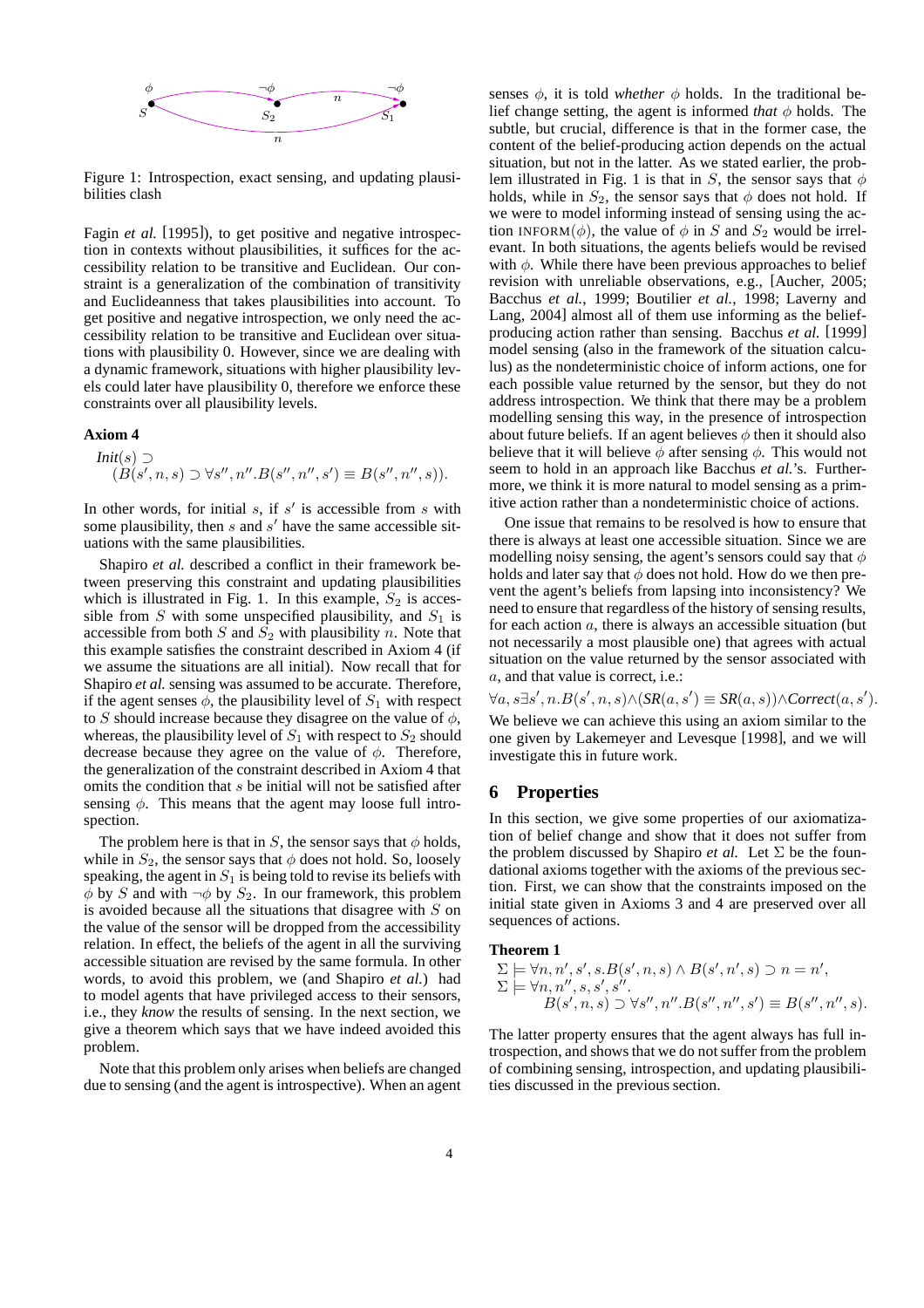#### **Corollary 2**

$$
\Sigma \models \forall s. Bel(\phi, s) \supset Bel(Bel(\phi), s),
$$
  

$$
\Sigma \models \forall s. \neg Bel(\phi, s) \supset Bel(\neg Bel(\phi), s).
$$

Shapiro *et al.* discussed a possible solution to their problem with updating plausibilities by setting the plausibility levels from all accessible situations to be the same as they are in the actual situation. However, they showed that this solution was unsatisfactory by giving an example using this scheme that entailed a counterintuitive property, namely, that the agent believes  $\phi$ , but thinks that after sensing  $\phi$ , it will believe  $\neg \phi$ . We can show that it is not possible to construct such an example in our framework that is reasonable. In particular, we show that in any such example, the agent believes that either its sensor is incorrect or that its beliefs will be inconsistent after sensing  $\phi$ . The second alternative is clearly not reasonable. We would not want to model an agent that believes  $\phi$ but also believes that after sensing  $\phi$  its beliefs will become inconsistent. The first alternative does not make sense either because we are modelling agents that revise their beliefs according to what their sensors tell them. If the agent were to believe that its sensor is not correct, then it would not make sense to revise its beliefs according to what the sensor said. So, while the agent might be aware that its sensors are not always correct, we want to avoid situations where the agent actually believes that its sensor will return the wrong value. Accordingly, the next theorem says that if the agent believes  $\phi$  and it thinks that it will believe  $\neg \phi$  after sensing  $\phi$ , and a is a sensing action for  $\phi$  that does not change the value of  $\phi$  if it holds initially, then the agent believes that either its sensor is incorrect or that its beliefs will be inconsistent after sensing φ.

#### **Theorem 3**

$$
\Sigma \models \forall a, s. \text{Bel}(\phi, s) \land \text{Bel}(\text{Bel}(\neg \phi, do(a, Now)), s) \land (\forall s'. \text{SF}(a, s') \equiv \phi(s')) \land (\forall s'. \phi[s'] \supset \phi[do(a, s')]) \supset \text{Bel}([-\text{Correct}(a, Now) \lor \text{Bel}(\text{FALSE}, do(a, Now))], s)
$$

Next, we show that the agent will revise its beliefs appropriately. If an action a (ideally) senses a property  $\phi$ , and the sensor indicates that  $\phi$  holds, then after sensing, the agent will believe that  $\phi$  held before the sensing occurred. We first define what it means for  $\phi$  to hold in the previous situation: **Prev** $(\phi, s) \stackrel{\text{def}}{=} \exists a, s'.s = do(a, s') \land \phi[s']$ .

#### **Theorem 4**

$$
\Sigma \models \forall a, s. (\forall s'.SF(a, s') \equiv \phi[s']) \land SR(a, s) \supset
$$
  
Bel(Prev( $\phi$ ),  $do(a, s)$ ).

If the agent also believes that a does change the value of  $\phi$ , then the agent will believe  $\phi$  after doing a.

Since the basis of our framework is a theory of action, belief updates are handled naturally as resulting from physical actions. We show that (as with Shapiro *et al.*) belief updates are handled appropriately. If a is a physical action (i.e., *SF* and *SR* are identically true) and situation s has at least one accessible situation with 0-plausibility, and the agent believes that a causes  $\phi'$  to hold if  $\phi$  holds initially, then the agent will believe that  $\phi'$  holds after doing a in s, if it believes that  $\phi$ holds in s.

#### **Theorem 5**

$$
\Sigma \models \forall a, s. (\exists s'.B(s', 0, s)) \land \n(\forall s'.SF(a, s')) \land (\forall s'.SR(a, s')) \land \nBel((\phi(Now) \supset \phi'(do(a, Now))), s) \land Bel(\phi, s) \supset
$$
\n
$$
Bel(\phi', do(a, s))
$$

Finally, we can show that Shapiro *et al.*'s framework is a special case of ours. If we assume that sensing is always accurate, and for every action a, every situation has an accessible situation that agrees with it on the value of the sensor associated with a, then Shapiro *et al.*'s axioms for B and *pl* combined and translated into our notation follow from our axioms.

### **Theorem 6**

$$
\Sigma \models (\forall a, s.\text{Correct}(a, s)) \land [\forall a, s \exists s'. B(s', 0, s) \land (SR(a, s') \equiv SR(a, s))] \supset \forall a, s'', n'', s. B(s'', n'', do(a, s) \equiv \exists s'. B(s', n'', s) \land s'' = do(a, s') \land (SF(a, s') \equiv SF(a, s)).
$$

# **7 Conclusions and Future Work**

In this paper, we introduced a framework for modelling belief change as a result of noisy sensing in the situation calculus, where the agent has full introspection of its beliefs. Our framework allows the updating of plausibilities of situations, and we showed that we resolved the difficulty with combining all these elements discussed by Shapiro *et al.* [2000], and to achieve this, we had to endow the agent with infallible knowledge of the results of its sensing. As previously mentioned, there are some issues that are as yet unresolved. One is how to specify the *SR* predicate. Another is how to ensure that there are enough situations with the right properties to prevent the agent's beliefs from lapsing into inconsistency. We would also like to investigate the extent to which our framework satisfies the standard belief change postulates [Darwiche and Pearl, 1997; Gärdenfors, 1988; Katsuno and Mendelzon, 1991]. Lastly, we would like to extend the framework to handle unreliable physical actions, i.e., physical actions whose outcomes may be different from those expected by the agent.

### **References**

[Aucher, 2005] Guillaume Aucher. A combined system for update logic and belief revision. In Michael Wayne Barley and Nik Kasabov, editors, *Intelligent Agents and Multi-Agent Systems: 7th Pacific Rim International Workshop*